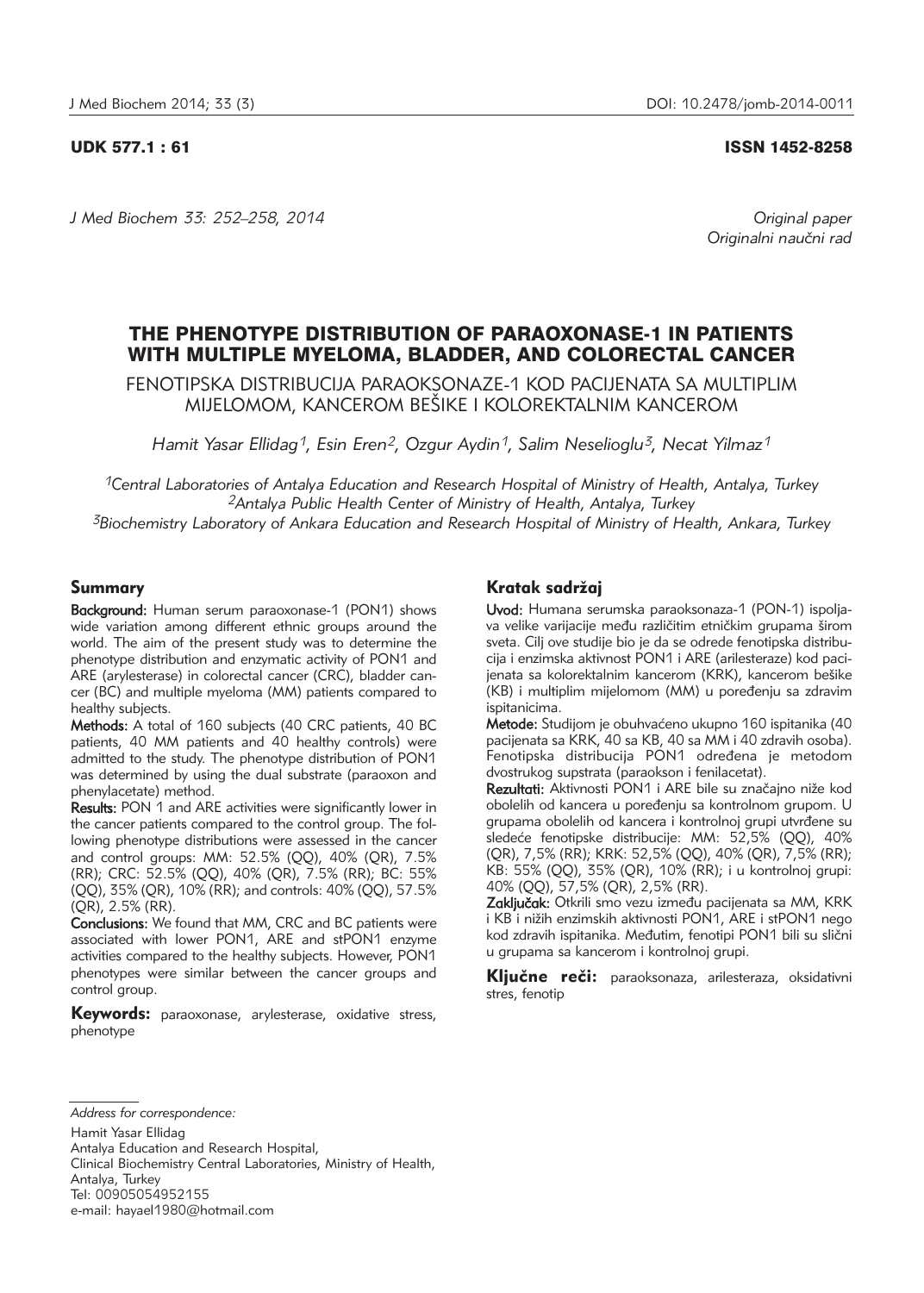#### Introduction

Human serum paraoxonase (PON1) and arylesterase (ARE) are lipophilic antioxidant enzymes. Serum PON1 binds to high density lipoprotein (HDL) and contributes to the elimination of organophosphorus compounds and free radicals. PON1 is one of the endogenous free-radical scavenging systems in the human organism (1, 2). Serum PON1 and ARE have been demonstrated to function as a single enzyme (3). Human serum PON1 indicates neither age-related change in activity nor gender differences (4). However, cigarette smoking, acute phase proteins, pregnancy and diet affect serum PON1 activities (5–7). Reduced PON1 enzyme activities have been shown in several groups of patients with hypercholesterolemia, diabetes mellitus, and cardiovascular disease, in which the patients are under increased oxidative stress (8, 9).

PON1, PON2 and PON3 are members of a family of proteins. The genes encoding these enzymes are located on the long arm of chromosome 7q21.3. PON1 is widely distributed among tissues such as the liver, kidney, intestine and blood plasma. There is a 10 to 40-fold inter-individual variability in serum PON1 activity, when paraoxon is used as the substrate (10). One source of the variability is the polymorphism of the PON1 gene. Molecular and epidemiologic studies have shown that there are two significant common functional genetic polymorphisms in the coding region of the gene at positions 55 and 192 of the PON1 gene. Substitution of glutamine (Q genotype) at position 192 in exon 6 of the PON1 gene by arginine (R genotype) is the first polymorphism. Likewise, substitution of leucine (L genotype) at position 55 in exon 3 by methionine (M genotype) is the second polymorphism (11, 12). Studies emerged that polymorphisms of the PON1 gene may affect PON1 activity. The PON1 activity of the PON1 192 R allele carriers was reported to be higher than that of the Q carriers (13, 14). Accordingly, human paraoxonase has three phenotypes: RR with high paraoxonase activity, QR with intermediate activity, and QQ with low activity (6). Epidemiologic studies have shown associations between these polymorphisms and different types of cancer, such as lung (15), breast (16), brain (17), and ovarian (18) cancers.

The aim of the present study was to determine the phenotype distribution and enzymatic activity of PON1-ARE in colorectal cancer (CRC), bladder cancer (BC) and multiple myeloma (MM) patients and healthy subjects.

### Materials and Methods

#### *Subjects*

A total of 160 people (40 CRC patients, 40 BC patients, 40 MM patients and 40 healthy subjects as the control group), all Caucasian in origin, were admitted to the study. Any subject, whether in the cancer or control group, who had pathologies that could cause secondary lipid disorders, cardiovascular diseases, diabetes mellitus, chronic infection and inflammation, alcohol abuse or who used antilipidemic and antioxidant drugs, was excluded from the study. We had a questionnaire that included questions on demographics, diet, and other lifestyle factors. In light of this questionnaire, we included patients with similar diet and lifestyle.

#### *CRC patients*

Forty newly diagnosed – receiving no treatment CRC patients (18 females, 22 males; mean age:  $56.9\pm13.7$  years) admitted to the Outpatient Clinic of Surgery were prospectively included in the study. Final diagnosis of each patient was confirmed by the microscopic evaluation of colonoscopic biopsy samples, followed by total excision of tumors. The following pathologic findings were assessed: Grade 1 adenocarcinoma in 6 patients, grade 2 adenocarcinoma in 27 patients, grade 3 adenocarcinoma in 7 patients.

#### *BC patients*

Forty newly diagnosed – receiving no treatment BC patients (15 females and 25 males; mean age:  $68.4 \pm 10.8$  years) who had presented to the Urology Outpatient Clinic were prospectively included in the study. All subjects were diagnosed to have BC (urothelial carcinoma) after pathologic review of transurethral resection (TUR) biopsies of the bladder. The final pathology reports of BC patients were evaluated, and subjects were divided into groups according to the tumor grades (high/low grade) and presence of muscularis propria invasion (present/absent). Twenty-five patients were low grade, 15 patients were high grade and in 10 patients the tumor showed muscularis propria invasion.

#### *MM patients*

Forty MM patients (18 females and 22 males; mean age: 67.5±8.4 years) were prospectively included into the study. The patients were in various stages of disease and in different phases of treatment and response. The following paraproteins were assessed using gel electrophoresis: IgG kappa in 21 patients, IgG lambda in 4 patients, IgA kappa in 6 patients, IgA lambda in 2 patients, IgM kappa in 5 patients and IgM lambda in 2 patients.

#### *Control group*

Forty healthy control subjects of corresponding gender and age (19 females and 21 males; mean age:  $66.4 \pm 6.7$  years) were also enrolled for comparison.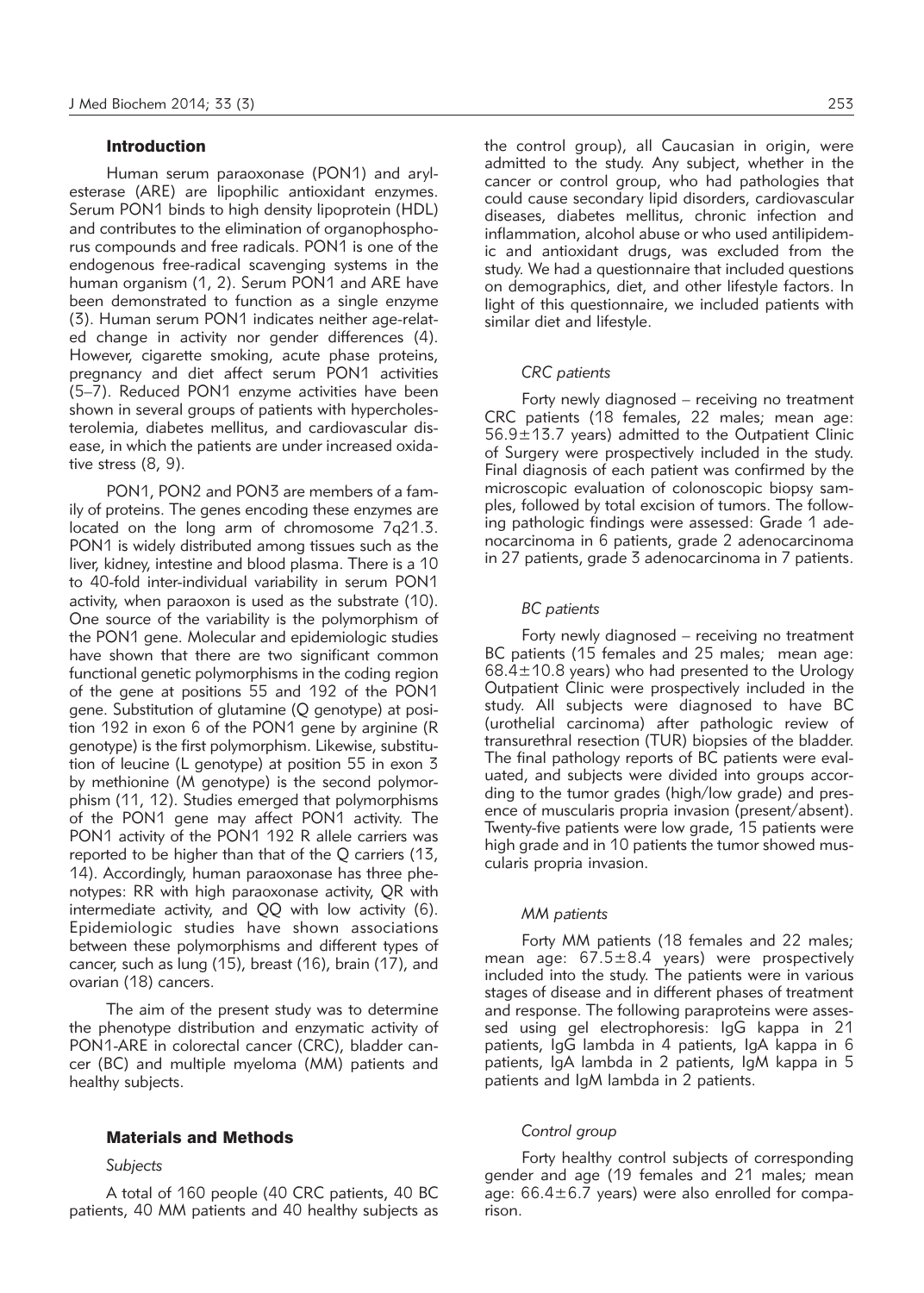#### Analytical Methods

*Measurement of paraoxonase and arylesterase enzyme activities in serum.* PON1 and ARE enzyme activities were measured by using commercially available kits (Relassay®, Turkey). A fully automated PON1 activity measurement method consists of two different sequential reagents; the first reagent is an appropriate Tris buffer and it also contains a calcium ion, which is a cofactor of the PON1 enzyme. Linear increase in the absorbance of p-nitrophenol, produced from paraoxon, was followed by kinetic measurements. Non-enzymatic hydrolysis of paraoxon was subtracted from the total rate of hydrolysis. The molar absorptivity of p-nitrophenol is 18.290 M−1 cm−1 and one unit of paraoxonase activity is equal to 1 mmol of paraoxon hydrolyzed per liter per minute at 37  $\degree$ C (19). Phenylacetate was used as a substrate to measure the ARE activity. PON1, present in the sample, hydrolyzes phenylacetate to its products, which are phenol and acetic acid. The produced phenol is colorimetrically measured via oxidative coupling with 4-aminoantipyrine and potassium ferricyanide. Nonenzymatic hydrolysis of phenylacetate was subtracted from the total rate of hydrolysis. The molar absorptivity of the colored complex is 4000 M−1 cm−1 and one unit of arylesterase activity is equal to 1 mmol of phenylacetate hydrolyzed per liter per minute at 37 °C (20).

Paraoxonase phenotype distribution. The genetic polymorphism Q/R in codon 192 is responsible for three isotypes: QQ (low activity), QR (intermediate activity), and RR (high activity). The phenotype distribution of PON1 was determined using the dual substrate method. The ratio of paraoxon hydrolysis in the presence of 1 moL/L NaCl (salt stimulated paraoxonase: stPON) to phenylacetate hydrolysis was used to assign individuals to one of the phenotypes (19). The ratio provided by dividing salt-stimulated paraoxonase by the arylesterase enzyme activity demonstrated a trimodal PON1 frequency distribution in the whole study population (*Figure 1*). Accordingly, the cut-off values for assigning a participant to a phenotype were <2.0 for QQ, 2.0 to 5.0 for QR and >5.0 for RR. Allele-Q and allele-R were in excellent agreement with the Hardy-Weinberg equilibrium (*Figure 1*).

*Routine parameters.* The levels of triglycerides (TG), total cholesterol (TC), HDL-cholesterol (HDL-C) and LDL-cholesterol (LDL-C) were determined by using commercially available assay kits (Abbott) with an autoanalyzer (Architect ®c16000, Abbott Diagnostics).



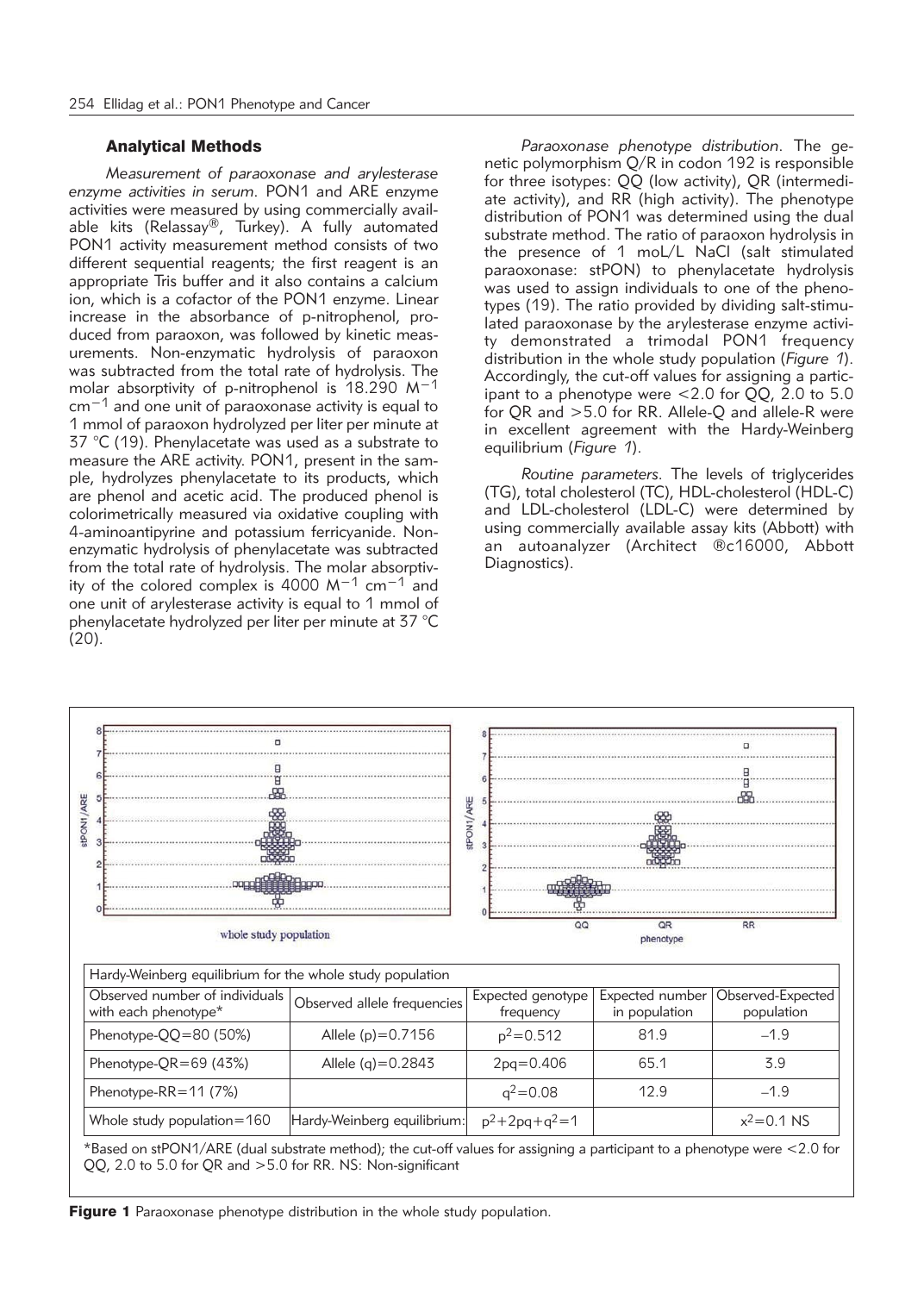#### *Statistical analysis*

Statistical analyses were carried out using statistical software (version 11.5.1.0, MedCalc, Mariakerke, Belgium). In normally distributed groups the results were presented with mean and SD. The significance of the differences between groups was determined by Student's unpaired t-test for normal distributions, and by the Mann-Whitney U-test in abnormal distribution. The significance of association between variables was evaluated by using Chi-square. P value of 0.05 was accepted as the significance level.

## **Results**

CRC patients were significantly younger than the three other age matched groups (p<0.001). LDL-C was significantly higher in the BC patients ( $p < 0.001$ ). PON1, ARE and stPON1 activities were significantly lower in cancer patients compared to the healthy subjects (p<0.001 for PON1, ARE activities and p=0.001 for stPON1). Demographic and laboratory findings obtained from cancer patients and controls are summarized in *Table I*.

The phenotype distribution of PON1 was determined by using the dual substrate method. The resulting ratio was used to assign a phenotype to each par-

| Parameter                   | <b>MM</b><br>$(n=40)$ | <b>CRC</b><br>$(n=40)$ | <b>BC</b><br>$(n=40)$ | Control<br>$(n=40)$ | p       |
|-----------------------------|-----------------------|------------------------|-----------------------|---------------------|---------|
| Age, M±SD, year             | $67.5 \pm 8.4$        | $56.9 \pm 13.7$        | $68.4 \pm 10.8$       | $66.4 \pm 6.7$      | < 0.001 |
| Male                        | 22 (%55)              | 22 (%55)               | 25 (%62.5)            | 21 (%52.5)          |         |
| Female                      | 18 (%45)              | 18 (%45)               | 15 (%37.5)            | 19 (%47.5)          | 0.47    |
| Smoker                      | 10 (%25)              | 14 (%35)               | 7(%17.5)              | 10 (%25)            | 0.58    |
| BMI, $\text{kg}/\text{m}^2$ | $26.2 \pm 3.6$        | $25.74 \pm 2.54$       | $25.9 + 4.8$          | $25.1 \pm 4.2$      | 0.65    |
| TC, mmol/L                  | $3.9 \pm 1.4$         | $3.7 \pm 0.5$          | $4.15 \pm 1.0$        | $4.2 \pm 0.6$       | 0.06    |
| HDL-C, mmol/L               | $0.87 + 0.3$          | $0.91 \pm 0.2$         | $0.93 \pm 0.1$        | $1.0 \pm 0.2$       | 0.08    |
| LDL-C, mmol/L               | $2.41 \pm 1.1$        | $2.6 \pm 0.3$          | $3.2 \pm 0.4$         | $2.5 \pm 0.6$       | < 0.001 |
| TG, mmol/L                  | $1.17 + 97$           | $1.06 \pm 0.9$         | $1.54 \pm 0.8$        | $1.6 + 1$           | 0.79    |
| PON1, $(U/L)$               | $139.8 \pm 88$        | $128.2 \pm 63$         | $146.6 \pm 28$        | $231.8 \pm 96$      | < 0.001 |
| ARE, (kU/L)                 | 188.6±98              | $150.6 + 49$           | $162.6 \pm 20$        | $231 \pm 53$        | < 0.001 |
| $stPON1$ , $(U/L)$          | $347 + 238$           | $323 \pm 195$          | $364 \pm 269$         | $541 \pm 300$       | 0.001   |
| stPON1/ARE                  | $2.2 \pm 1.6$         | $2.3 \pm 1.5$          | $2.2 \pm 1.4$         | $2.2 \pm 1.1$       | 0.74    |

Table I Laboratory findings and demographic characteristics of cancer patients and healthy controls.

TC: Total cholesterol, HDL-C: high density lipoprotein cholesterol, LDL-C: low density lipoprotein cholesterol, TG: triglyceride, BMI: body mass index, PON1: paraoxonase-1, ARE: arylesterase, stPON1: salt stimulated paraoxonase-1.

| Table II The phenotype distribution of cancer patients and healthy controls. |  |  |
|------------------------------------------------------------------------------|--|--|
|------------------------------------------------------------------------------|--|--|

| Parameters (n) | $MM(n=40)$ | $CRC(n=40)$ | $BC(n=40)$ | Control $(n=40)$ | p    |
|----------------|------------|-------------|------------|------------------|------|
| QQ (80)        | 21 (52.5%) | 21 (52.5%)  | 22 (55%)   | 16 (40%)         |      |
| QR (69)        | 16 (40%)   | 16 (40%)    | 14 (35%)   | 23 (57.5%)       | 0.47 |
| RR (11)        | 3(7.5%)    | 3(7.5%)     | 4 (10%)    | 1(2.5%)          |      |

There were no significant differences in the PON1 phenotype distribution when cancer patients and control group were compared (Chi-square test).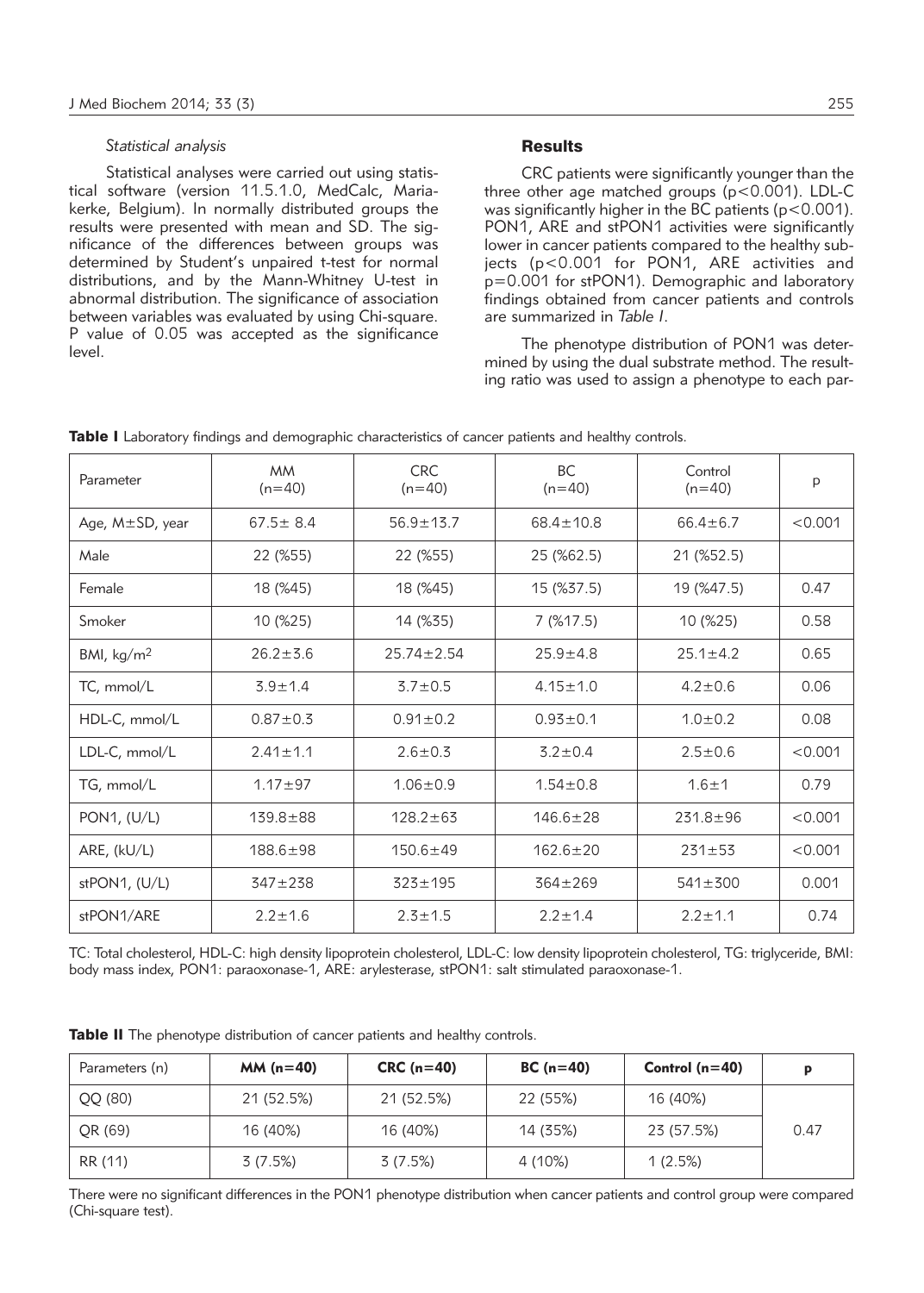| Parameter | ТC   | TG   | HDL-C | LDL-C |
|-----------|------|------|-------|-------|
| QQ (80)   | 83.5 | 82.6 | 32.6  | 81.5  |
| QR (69)   | 81.3 | 78.2 | 36.1  | 80.8  |
| RR (11)   | 73.3 | 79.0 | 47.1  | 70.6  |
| p         | 0.5  | 0.8  | 0.06  | 0.7   |

Table III PON1 phenotype and lipid parameters in whole study population.

HDL-C levels were higher in RR phenotype, but it did not show a significant difference. (Kruskal-Wallis test and avarage rank for all parameters)

ticipant: QQ, QR and RR. The following phenotype distributions were found in the cancer and control groups: MM: 52.5% (QQ), 40% (QR), 7.5% (RR); CRC: 52.5% (QQ), 40% (QR), 7.5% (RR); BC: 55% (QQ), 35% (QR), 10% (RR), and control: 40% (QQ), 57.5% (QR), 2.5% (RR). QQ (low activity) phenotypic distribution was more common in cancer groups than controls, but it did not show a significant difference. The following phenotype distributions were found in the study population (n=160): QQ in 80 (50%) subjects, QR in 69 (43%) subjects and RR in 11 (7%) subjects. The phenotype distribution and its relation with cancer groups are shown in *Table II*.

When lipid parameters were compared between the phenotype groups, HDL-C levels were higher in the RR phenotype, but it did not show a significant difference (*Table III*). TC, LDL-C and TG levels did not differ significantly between the phenotype groups.

#### **Discussion**

All cells in the human body sustain a condition of homeostasis between the oxidant and antioxidant species. Oxidant–antioxidant balance is very important for normal metabolism, signal transduction and regulation of cellular functions. When an increase in the oxidants and a decrease in the antioxidant defense system cannot be prevented, the oxidative/antioxidative balance eventually shifts toward the oxidative status. Proteins, lipids and DNA are significant targets for oxidative attack, and modification of these molecules can increase the risk of somatic mutations and neoplastic transformation. In fact, the development of cancers and their progression have already been linked to DNA mutations and damage, genome instability, and cell proliferation caused by oxidative stress (21, 22).

The human body has a number of endogenous free-radical scavenging systems. HDL-associated PON1 and ARE are among the enzymes involved in such systems. These enzymes contribute to the detoxification of organophosphorus compounds and carcinogenic lipid-soluble radicals from lipid peroxidation (1–3). Studies have revealed that PON1 expression is alleviated in human lung cancer (23), pancreatic

(24), and gastric cancer (25). Accordingly, in our study, we found PON1 and ARE activities to be significantly lower in the MM, CRC and BC patients compared to the healthy subjects. We detected that salt stimulated PON1 was significantly decreased in all cancer patients. The reason for this might be an increase in intracellular oxidants that leads to a parallel decrease in antioxidants, finally disrupting the structure of enzymes, in this case PON1 and ARE. Cachexia and malnutrition in cancer patients are important problems due to a variety of mechanisms. In the later stages of disease, malnutrition and inflammation suppress protein synthesis (26). Likewise, PON1 and ARE activities may decrease due to suppressed protein synthesis, cachexia and malnutrition, as the host response to the tumor.

PON1 shows wide variation among different ethnic groups all around the world. One source of the variability is the polymorphism of the PON1 gene (19). The low-activity phenotype has been shown subsequently to represent homozygosity for the PON1 192 Q allozyme. The high–PON1 activity phenotype represents a combination of the heterozygotes and the homozygotes for the PON1 192 R allele (27, 28). The PON1 activity phenotyping method, based on the ratio of the stimulated PON1 activity and the ARE activity, could determine the low-activity homozygotes (QQ), intermediate activity heterozygotes (QR), and high-activity homozygotes (RR) regardless of the genotype (29). However, the phenotyping ratio process, mentioned above, provided a direct quantitative measure of the functional effects of the classic or variant forms of the PON1 with several substrates. This information, referred to as the »PON1 enzyme activity status«, supplies more data than the genotype for the relationship with disease sensitivity (30).

In our study, the distribution of paraoxonase activity was trimodal and suggested low (Type  $QQ$ ), high (Type RR) and intermediate (Type QR) activity. PON1 phenotypes are similar between cancer patients and the control group. However, QQ (low activity) phenotypic distribution was more common in cancer patients than controls, but it did not show a significant difference. PON1 phenotype distributions were assessed in the whole study population (n=160) as: QQ in 50% subjects, QR in 43% subjects and RR in 7% subjects.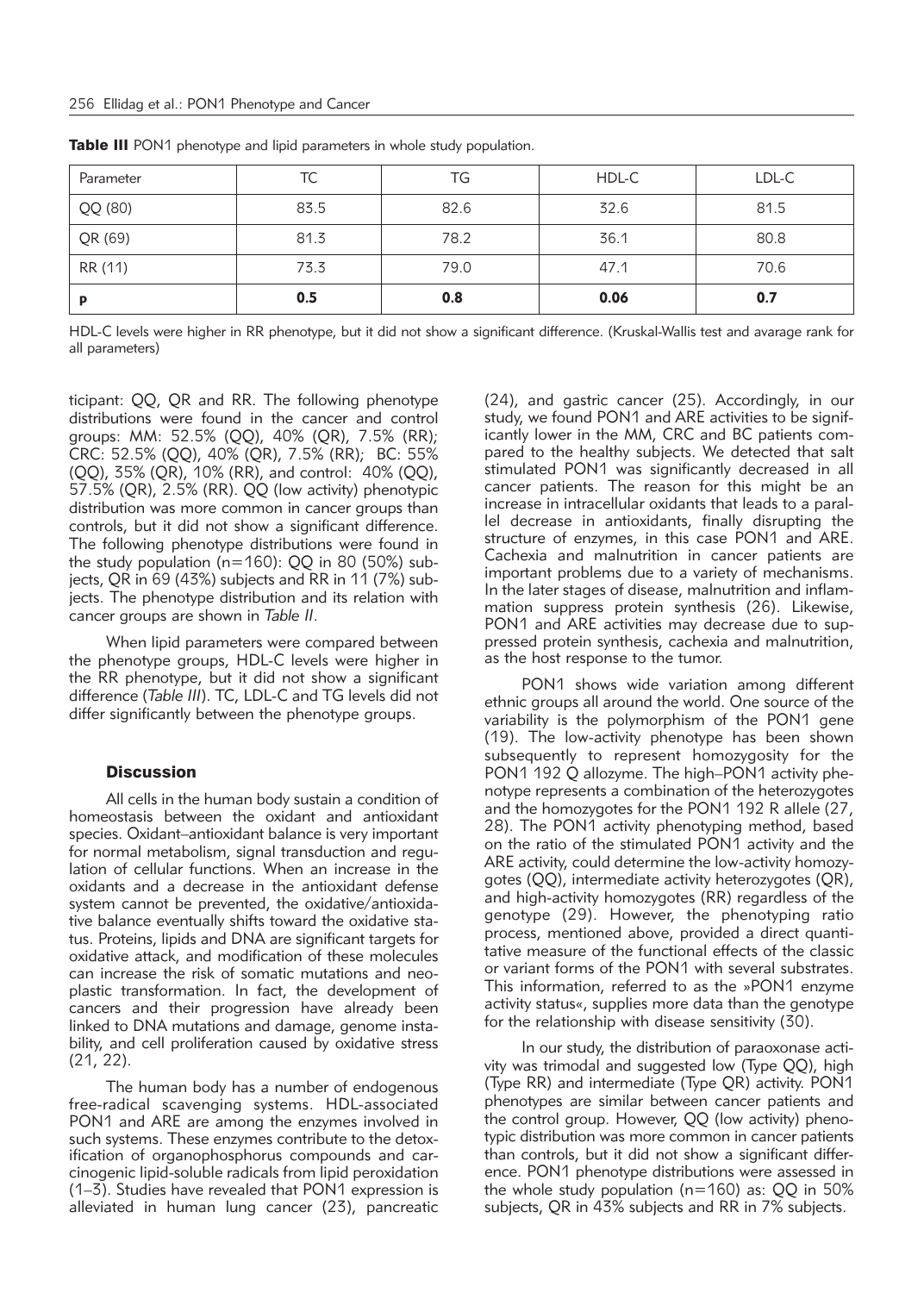In summary, we found no significant differences in the phenotype frequencies of PON1 between the cancer patients and control subjects. We found that MM, CRC and BC patients were associated with PON1-ARE and stPON enzyme activities lower than in the healthy subjects. Accordingly, there was no predisposition of the phenotype of PON1 in the cancer patients. The reason for the decrease in the activity of PON1 and ARE may be impaired oxidant/antioxidant balance or other factors. The major limitation of our study was the small number of participants, and the lack of markers of oxidative stress like TBARS, to judge the exact state of oxidative status in the subjects. Further work is required in large case–control studies

#### **References**

- 1. Krzystek-Korpacka M, Patryn E, Hotowy K, Czapinska E, Majda J, Kustrzeba WI, et al. Paraoxonase-1 Activity in Overweight and Obese Children and Adolescents: Association with Obesity-Related Inflammation and Oxidative Stress. Adv Clin Exp Med 2013; 22(2): 229–36.
- 2. Mackness MI, Arrol S, Durrington PN. Paraoxonase prevents accumulation of lipoperoxides in low-density lipoprotein. FEBS Lett 1991; 286: 152–4.
- 3. Gan KN, Smolen A, Eckerson HW, La Du BN. Purification of human serum paraoxonase/arylesterase. Evidence for one esterase catalyzing both activities. Drug Metab Dispos 1991; 19: 100–6.
- 4. Geldmacher-von Mallinckrodt M, Diepgen TL, Duhme C, Hommel G. A study of the polymorphism and ethnic distribution differences of human serum paraoxonase. Am J Phys Anthropol 1983; 62: 235–41.
- 5. Mackness B, Durrington PN, Mackness MI. Human serum paraoxonase. Gen Pharmacol 1998; 31: 329–36.
- 6. Yılmaz N. Relationship between paraoxonase and homocysteine: crossroads of oxidative disease. Arch Med Sci 2012; 8(1): 138–53.
- 7. Mackness MI, Mackness B, Durrington PN. Paraoxonase and coronary heart disease. Atheroscler Suppl 2002; 3: 49–55.
- 8. Aydin S, Sahin I, Aydin S, Aksoy A, Citil C. The past and present of paraoxonase enzyme: its role in the cardiovascular system and some diseases. J Med Biochem 2012; 31: 161–73.
- 9. Yilmaz N, Aydin O, Yegin A, Tiltak A, Eren E. Increased le vels of total oxidant status and decreased activity of arylesterase in migraineurs. Clin Biochem 2011: 44: 832–7.
- 10. Humbert R, Adler DA, Disteche CM, Hassett C, Omiecinski CJ, Furlong CE. The molecular basis of the human serum paraoxonase activity polymorphism. Nat Genet 1993; 3(1): 73–6.
- 11. Aynacioglu AS, Cascorbi I, Mrozikiewicz PM, Nacak M, Tapanyigit EE, Roots I. Paraoxonase 1 mutations in a

*Acknowledgements*. The authors thank Dr. Ozgur BALASAR (Genetic Department of Antalya Education and Research Hospital) for valuable interpretation of concepts in genetics.

etiology, pathophysiology and prognosis of diseases.

#### Conflict of interest statement

The authors stated that there are no conflicts of interest regarding the publication of this article.

Turkish population. Toxicol Appl Pharmacol 1999; 157(3): 174–7.

- 12. Lurie G, Wilkens LR, Thompson PJ, McDuffie KE, Carney ME, Terada KY, Goodman MT. Genetic polymorphisms in the Paraoxonase 1 gene and risk of ovarian epithelial carcinoma. Cancer Epidemiol Biomarkers Prev 2008; 17(8): 2070–7.
- 13. Tang WH, Hartiala J, Fan Y, Wu Y, Stewart AF, Erdmann J. Clinical and genetic association of serum paraoxonase and arylesterase activities with cardiovascular risk. Arterioscler Thromb Vasc Biol 2012; 32(11): 2803–12.
- 14. Dai-Hua F, Cong-Hai F, Qiang J, Bo-Xiang Q, Juan L, Lu W. Differential effects of paraoxonase 1 (PON1) polymorphisms on cancer risk: evidence from 25 published studies. Molecular Biology Reports 2012; 39: 6801–9.
- 15. Aksoy-Sagirli P, Cakmakoglu B, Isbir T, Kaytan SE, Kizir A, Topuz E, et al. Paraoxonase-1 192/55 polymorphisms and the risk of lung cancer in a Turkish population. Anticancer Res 2011;  $31(6)$ : 2225-9.
- 16. Gallicchio L, McSorley MA, Newschaffer CJ, Huang HY, Thuita LW, Hoffman SC, et al. Body mass, polymorphisms in obesity-related genes, and the risk of developing breast cancer among women with benign breast disease. Cancer Detect Prev 2007; 31(2): 95–101.
- 17. Searles Nielsen S, Mueller BA, De Roos AJ, Viernes HM, Farin FM, Checkoway H. Risk of brain tumors in children and susceptibility to organophosphorus insecticides: the potential role of paraoxonase (PON1). Environ Health Perspect 2005; 113(7): 909–13.
- 18. Arpaci A, Gormus U, Dalan B, Berkman S, Isbir T. Investigation of PON1 192 and PON1 55 polymorphisms in ovarian cancer patients in Turkish population. In Vivo 2009; 23(3): 421–4.
- 19. Eckerson HW, Wyte MC, LaDu BN. The human serum paraoxonase/arylesterase polymorphism. Am J Hum Genet 1983; 35: 1126–38.
- 20. Haagen L, Brock A. A new automated method for phenotyping arylesterase (E.C.3.1.1.2.) based upon inhibi-